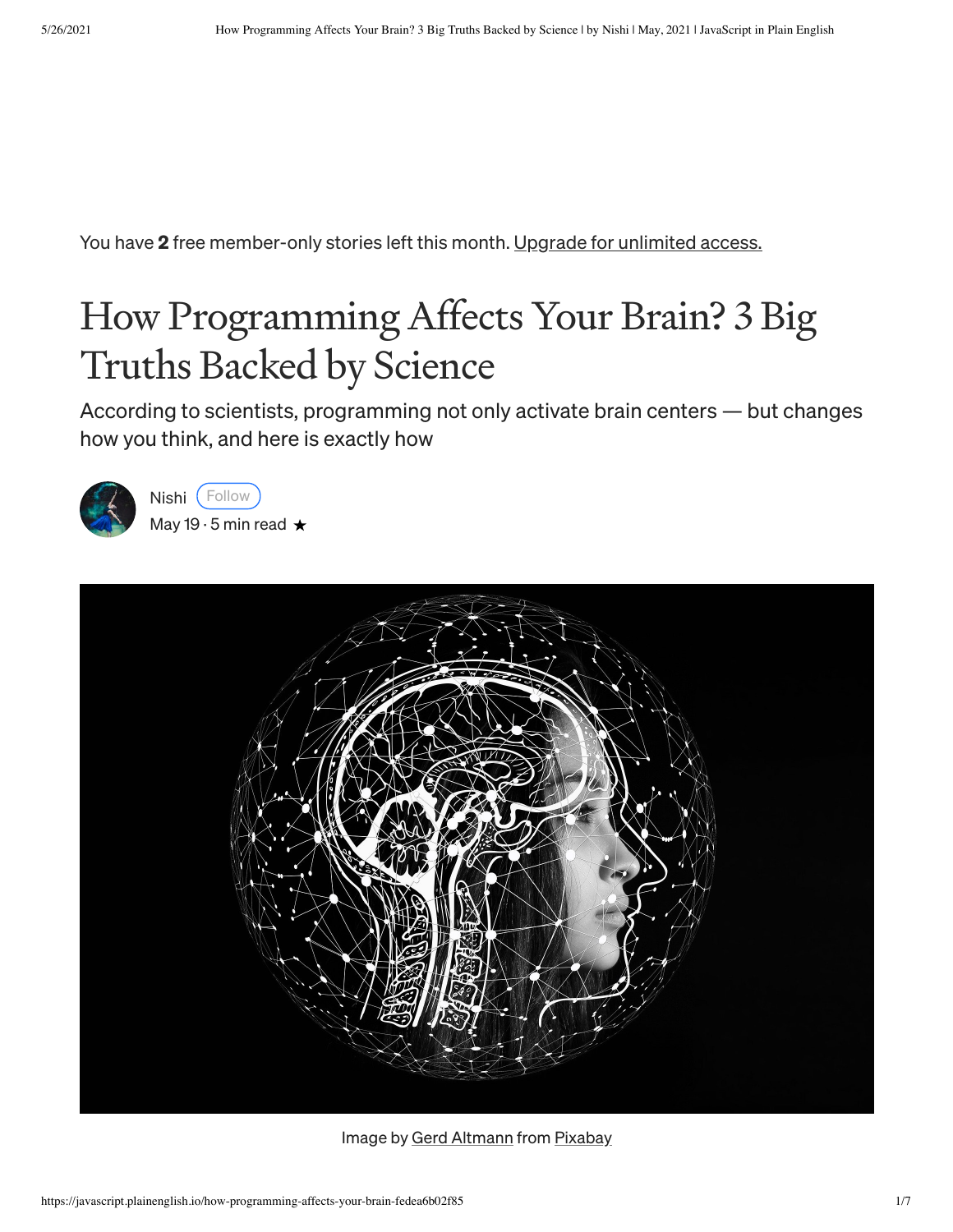"A son asked his father (a programmer) why the sun rises in the east, and sets in the west. His response? It works, don't touch!"

Well, it has been already said that when it comes to programmers, they really do think differently from other people — stating the fact there is a whole book written about it "Think Like a [Programmer:](https://www.amazon.in/gp/product/1593274246/ref=as_li_tl?ie=UTF8&camp=3638&creative=24630&creativeASIN=1593274246&linkCode=as2&tag=2026030-21&linkId=6028998907a73e1ef81b8a62c558f034) An Introduction to Creative Problem Solving" (affiliate link)

And not to mention that even Apple's creator Steve Jobs said it himself, "Programming teaches you how to think."

When it comes to programmers their job isn't only about writing a bunch of lines of code or developing something, it is far more than that — it includes logical thinking, problem-solving, and thinking outside of the box.

## "Programming islike sex: one mistake and you're providing support for a lifetime." - Michael Sinz

To find out what goes inside the brain of the programmer or how their brain differs from non-programmer ones, scientists have been studying the brains of programmers for many years.

Eventually, they found that engaging in programming — which is an intellectually engaging activity — not only affects the brain but also affects the way a person thinks.

### 1. Activates Brain's Learning Centers

According to a [study](https://kilthub.cmu.edu/articles/journal_contribution/Understanding_Understanding_Source_Code_with_Functional_Magnetic_Resonance_Imaging/6626357) done by Dr. Janet Siegmund, one of the world's driving experts in observational PC program building — coding activates five obvious mind regions which are related to language processing, working memory, and problem-solving, which is in line with the current understanding of program comprehension.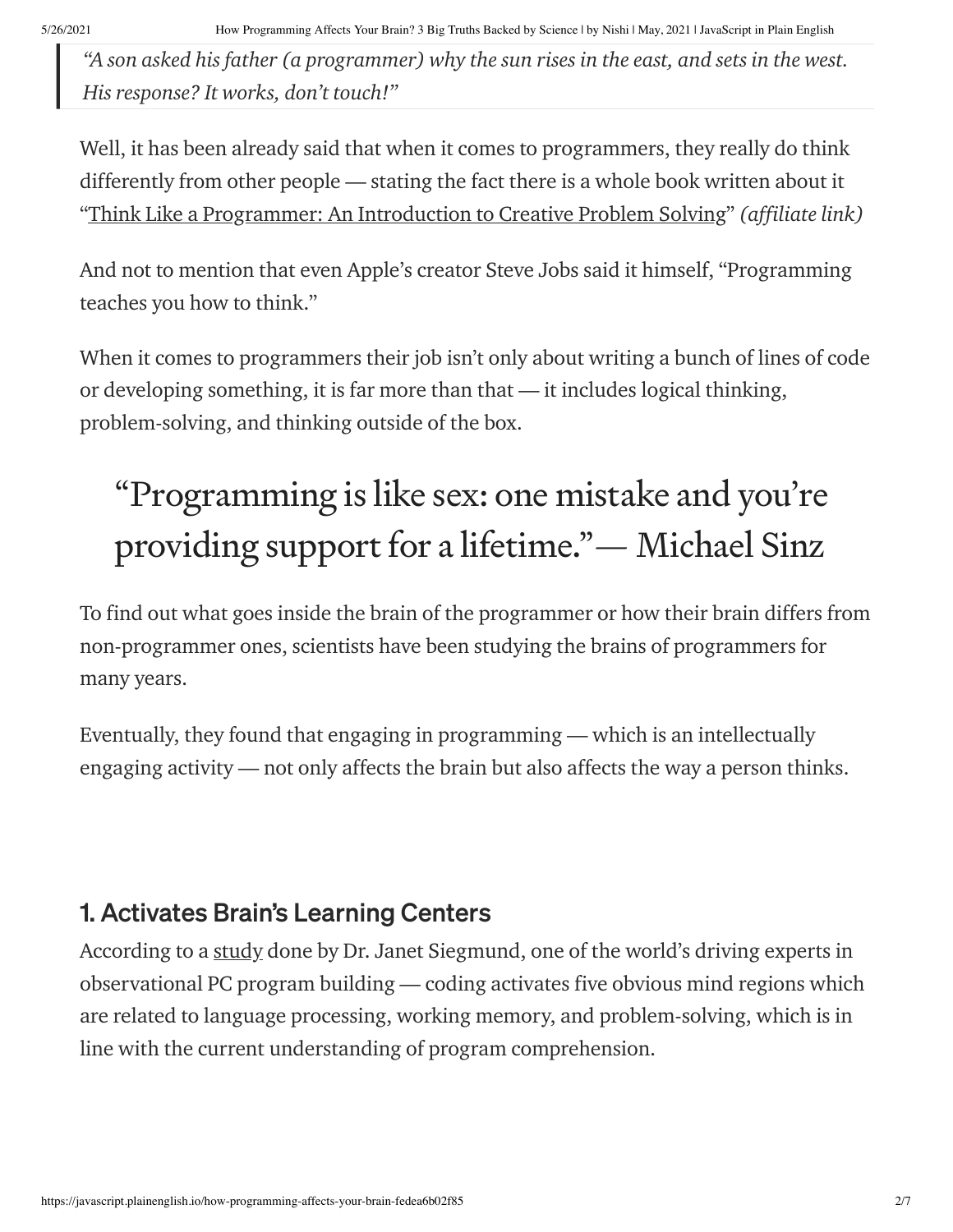5/26/2021 How Programming Affects Your Brain? 3 Big Truths Backed by Science | by Nishi | May, 2021 | JavaScript in Plain English



Five brain regions activated during programming, according to Dr. [Janet's](http://www.cs.cmu.edu/~ckaestne/pdf/icse14_fmri.pdf) study.

Coding initiates different regions within the brain, it reinforces the monotonous movement that builds up the muscle memory and makes the brain's ability to become more proficient within the process of learning.

There is another [study](https://hub.jhu.edu/2020/12/17/brain-activity-while-reading-code/) led by Yun-Fei Liua, a Ph.D. student at Johns Hopkin University, where 15 experienced programmers had gone through an fMRI scanner.

"Because there are so many ways people learn programming, everything from do-it-yourself tutorials to formal courses, it's surprising that we find such a consistent brain activation pattern across people who code," said Yun-Fei.

Brain-stimulating activities like programming basically act as a great workout for the brain and strengthen its ability to memorize and perform tasks.

Since programmer's tasks include a complex and multifaceted ability, coding offers assistance reinforce associations between the distinctive parts of the brain. It increases creativity, analyzing problems, and logical thinking of solving problems and boosts the brain's capacity to learn.

### 2. It Changes How You Think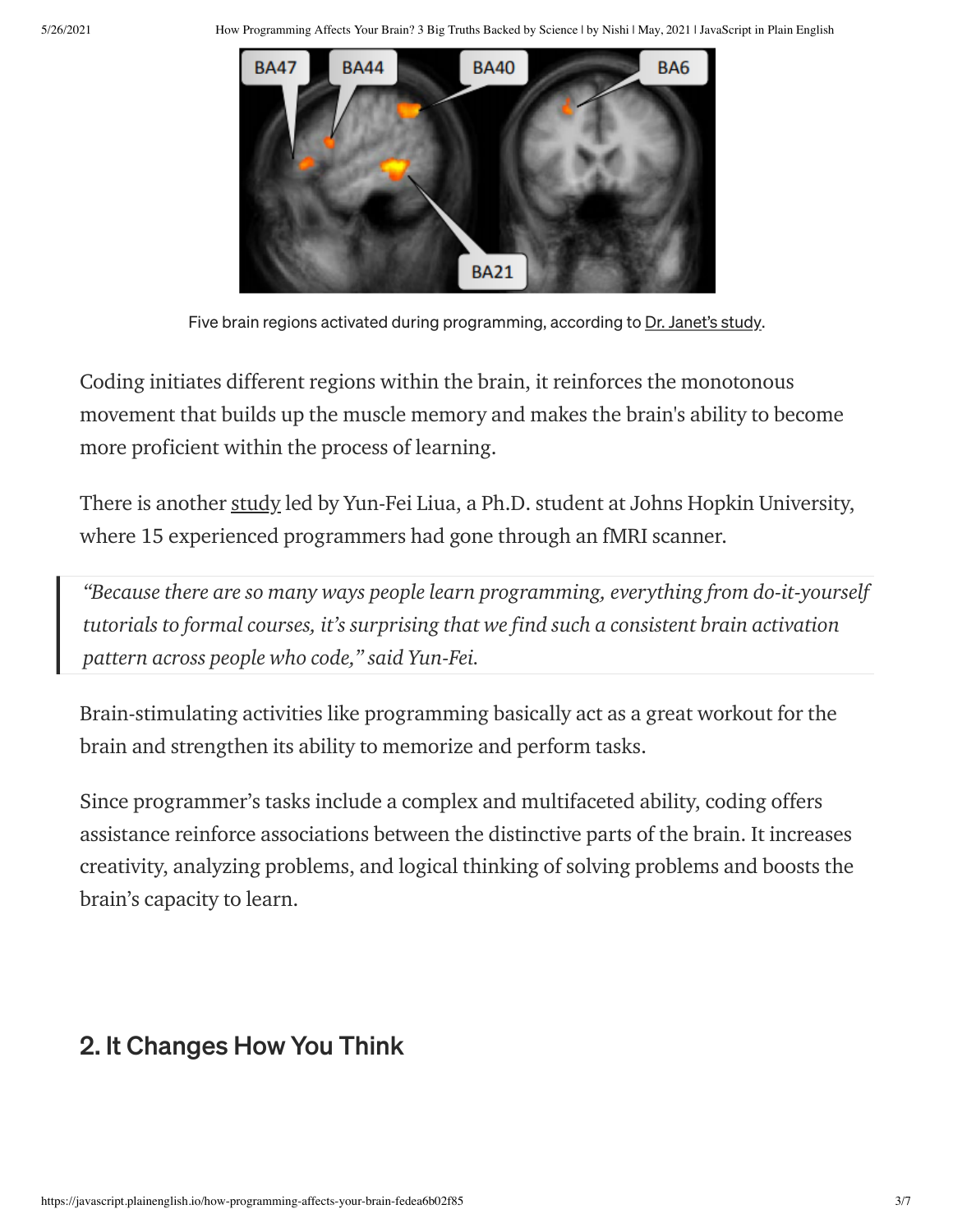# "The tools we use have a profound (and devious) influence on our thinking habits, and, therefore, on our thinking abilities." — EDsger Dijkstra

There is no denying the fact that the design of a programming language shapes how you think.

It isn't just about writing a bunch lines of code — but it's about thinking differently. To think in a certain way so that one can take vague concepts and put them into concrete to tackle the problem.

You might want to [check](https://www.dictionary.com/e/typoglycemia/) these lines out to see if you're able to read them:

"Aoccdrnig to a rscheearch at Cmabrigde Uinervtisy, it deosn't mttaer in waht oredr the ltteers in a wrod are, the olny iprmoetnt tihng is taht the frist and lsat ltteer be at the rghit pclae. The rset can be a toatl mses and you can sitll raed it wouthit porbelm. Tihs is bcuseae the huamn mnid deos not raed ervey lteter by istlef, but the wrod as a wlohe."

So how did it go? Of course, you were able to read it even though it was a total mess. Why? Because our brain doesn't read every letter but the word as a whole — but this can't happen in programming.

You can't write string as srting even though your brain understands what does it mean.

My point is that the approach to how one way these lines of words work and another way they don't — forces you to develop a different kind of thinking while reading characters over words and sentences.

This same theory applies to high-level thinking as well.

When a programmer programs, he/she then needs to work in specific and contextually correct ways — starting from writing correct syntax to performing commands, one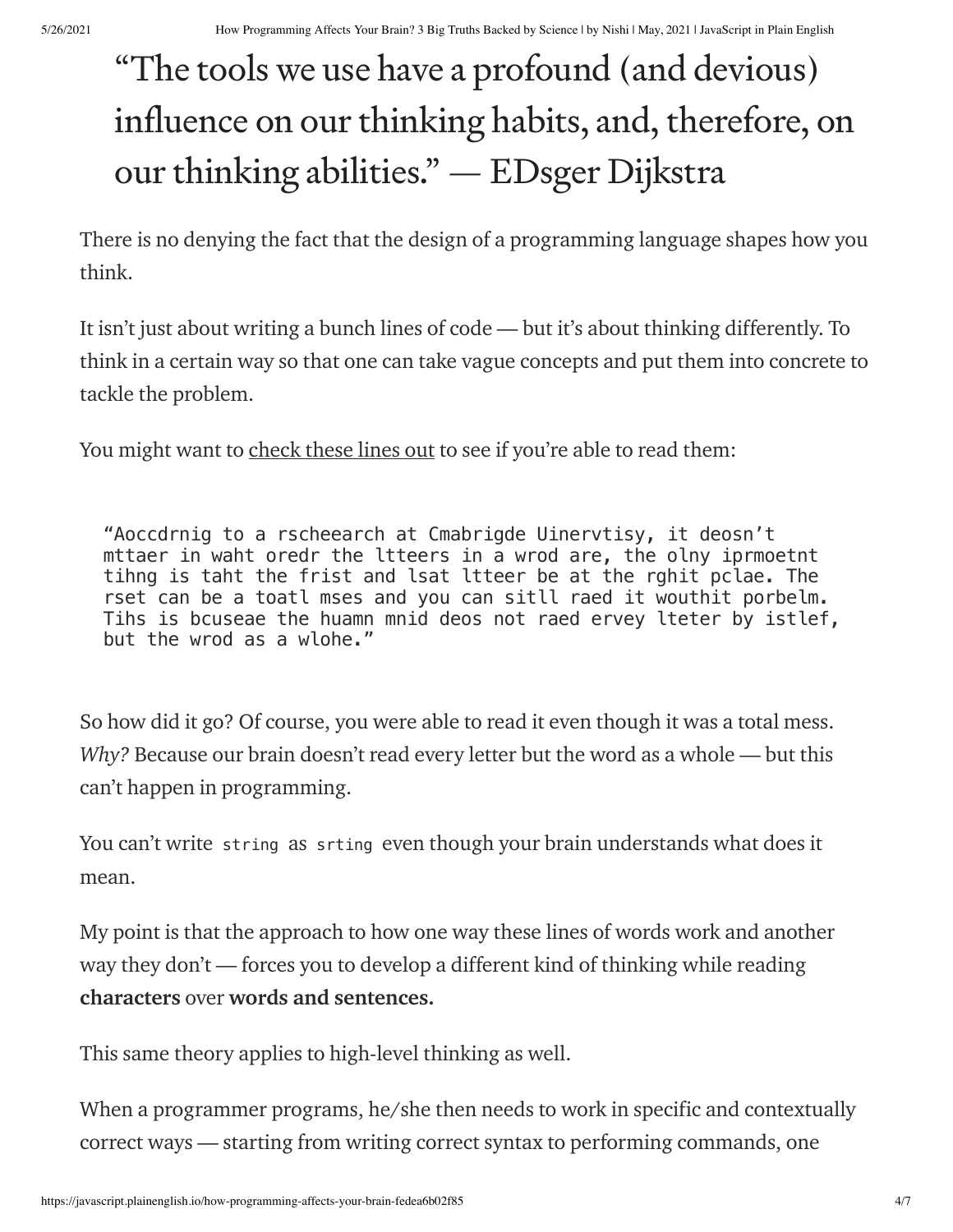mistake and the program fails.

Programming doesn't only involve applying some maths and logic, but it also requires a creative mindset, one that requires a person to think outside of the box — and that's exactly how the brain thinking process develops.

### 3. Give Push to Memory And Cognitive Skills

As we began to age, our ability to remember things declines, but in one of the [studies](https://www.ncbi.nlm.nih.gov/pubmed/10403712), it is found that "intellectually engaging activities serve to buffer individuals against [cognitive] decline."

In simple words: Engaging in cognitive intensive skills such as coding helps to fight back against memory loss.

The human brain basically consists of two hemispheres: left and right. The right hemisphere is responsible for intuitive thinking and imagination, whereas the left hemisphere is responsible for all analytical and logical thinking.

Engaging in programming improves the functions of both hemispheres which in turn, develops the brain as a whole.

Programming is basically a mental engagement that actually leads to sharper brains, constructs cognitive aptitudes that involve learning and intellectual difficulty, and moves forward a person's memory.

According to Alan Perlis, a turing award winner, and writer of the Algol language: learning a programming language can change the way a person thinks. He also stated that "A language that doesn't affect the way you think about programming, is not worth knowing."

More content at *[plainenglish.io](http://plainenglish.io/)*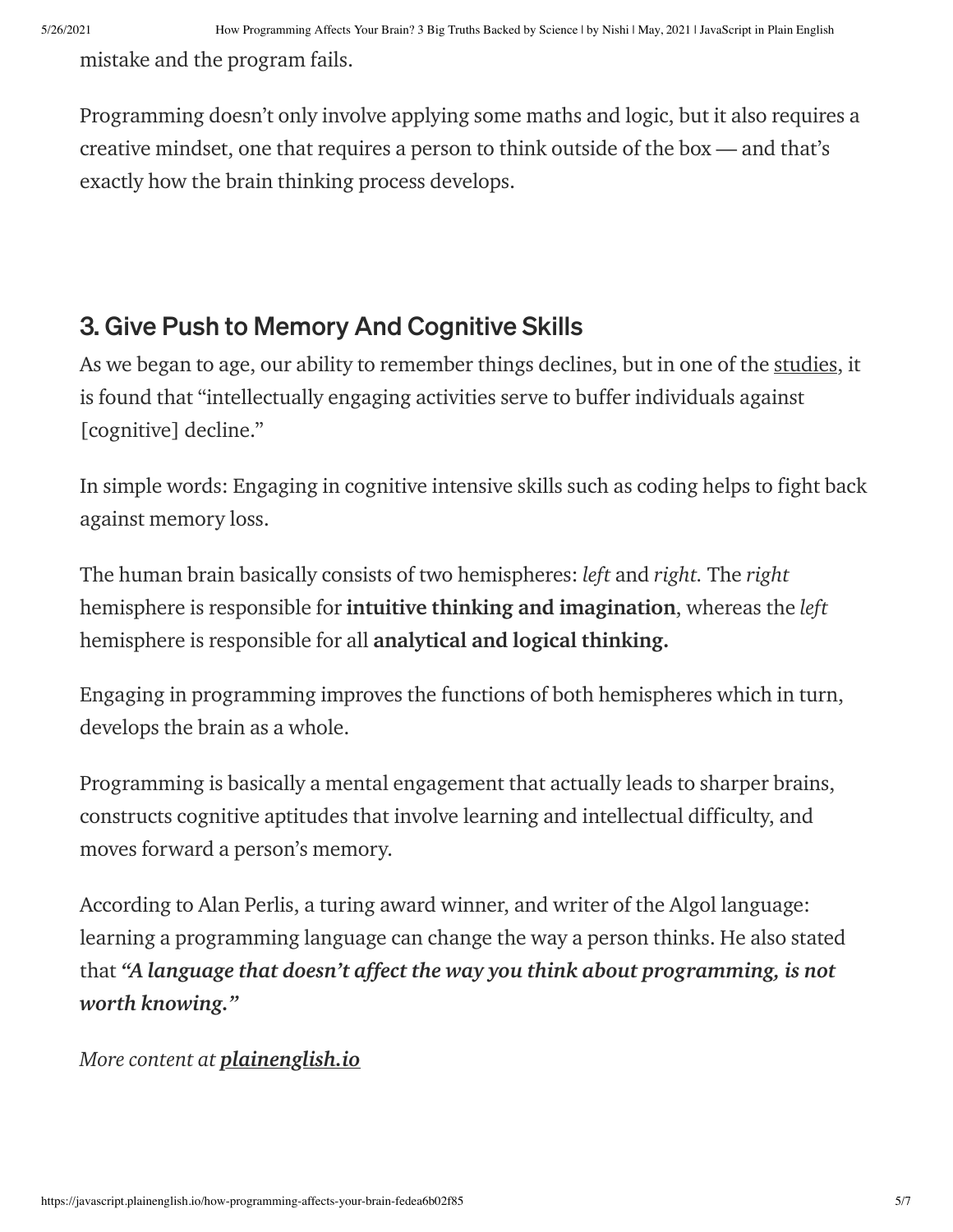| Top 3 Reasons You Should Learn Multiple Programming<br>Languages in 2021                                      |  |
|---------------------------------------------------------------------------------------------------------------|--|
| Learning multiple languages not only puts you at a higher advantage<br>in the job market but offers much more |  |
| javascript.plainenglish.io                                                                                    |  |

| 2 College Drop-Outs Went From Being Teen Coders to<br>Running a \$7.4 Billion Empire by the Age of 25 |  |
|-------------------------------------------------------------------------------------------------------|--|
| How two guys built a billion-dollar empire in less than four years                                    |  |
| javascript.plainenglish.io                                                                            |  |

| 5 Programming Languages You Won't Likely Be Using by<br>2030 |  |
|--------------------------------------------------------------|--|
| These languages will probably die or fade away in the future |  |
| betterprogramming.pub                                        |  |

Thanks to Anupam Chugh.

#### Sign up for In Plain English

By JavaScript in Plain English

Updates from the world of programming, and In Plain English. Always written by our Founder, Sunil Sandhu. Take a [look.](https://medium.com/javascript-in-plain-english/newsletters/in-plain-english?source=newsletter_v3_promo--------------------------newsletter_v3_promo-----------)